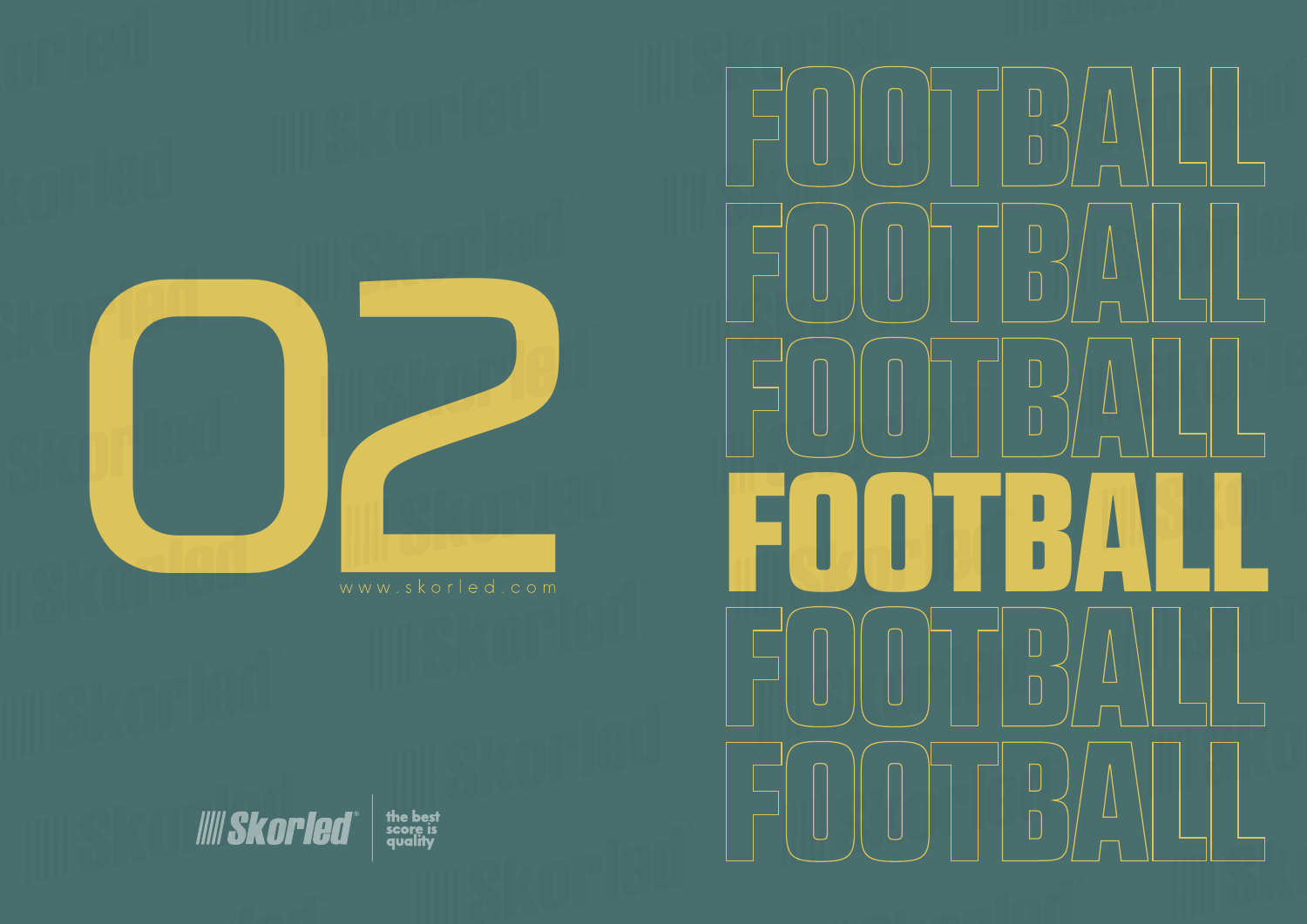#### **GENERAL FEATURES**





- It has three language supports: Turkish, English and French. There is support for a total of 157 characters. In addition to the characters of the three languages, it also includes German, Azerbaijani, Turkmen and Uzbek characters.
- It can work wired or wireless.
- The controller can be used wirelessly for up to 15 hours with a 1.5 hour charge.
- Systems are so easy for the user.
- Team information and player information of the team can be recorded.
- Statistics of the game are recorded.
- It supports referee, player and card animations.
- It has the feature of showing messages on the scoreboard.
- The operation of the scoreboard can be tested.

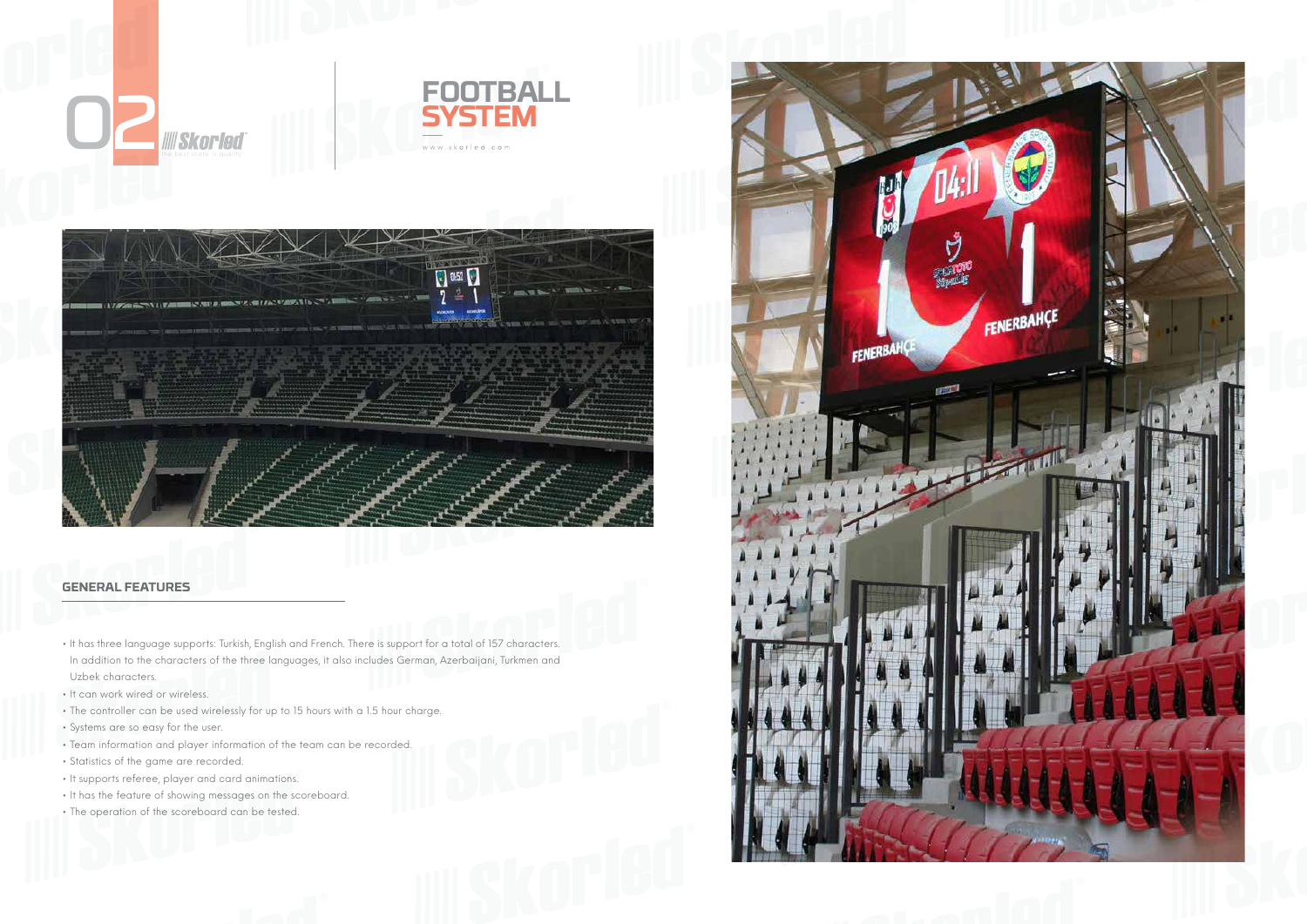SKL–SWC–V2 (Football Cotroller)

| Height                           | 1920 mm                    |
|----------------------------------|----------------------------|
| Width                            | 5120 mm                    |
| Thickness                        | 85 mm                      |
| Weight                           | 260.8 kg                   |
| <b>Maximum Power Consumption</b> | 1440 W                     |
| <b>Average Power Consumption</b> | 1040 W                     |
| <b>Operating Voltage</b>         | $100 - 120V / 200V - 240V$ |
| <b>Operating Temperature</b>     | $(-40C) - (+55C)$          |
| <b>Protection Class</b>          | <b>IP54</b>                |
| <b>Type Of Material</b>          | $\Delta$                   |
| <b>Guarantee Duration</b>        | 2 Years                    |
| Frame Color                      | Mat Black                  |
|                                  |                            |







| <b>Operating Voltage</b>     | $100 - 120V / 200V - 240V$ |
|------------------------------|----------------------------|
| <b>Operating Temperature</b> | $(-40C) - (+55C)$          |
| <b>Protection Class</b>      | <b>IP54</b>                |
| <b>Type Of Material</b>      | $\Delta$                   |
| <b>Guarantee Duration</b>    | 2 Years                    |
| Frame Color                  | Mat Black                  |
|                              |                            |





## **FOOTBALL – RUGBY SCOREBOARD**

www.skorled.com

#### **FOOTBALL – RUGBY SCOREBOARD**

www.skorled.com

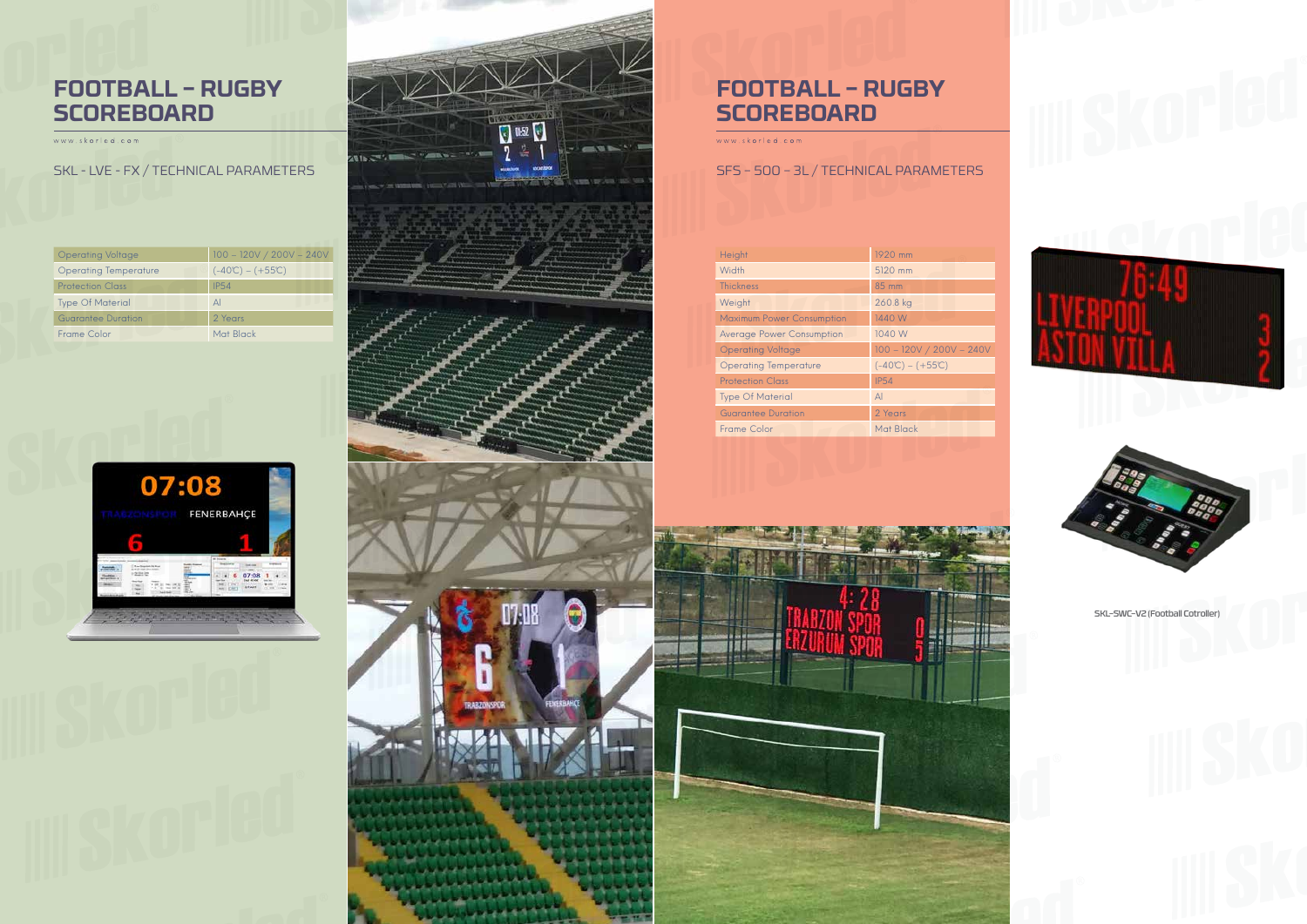SKL–SWC–V2 (Football Cotroller) SKL–SWC–V2 (Football Cotroller)

| Height                           | 1750 mm                                         |
|----------------------------------|-------------------------------------------------|
| Width                            | 4000 mm                                         |
| Thickness                        | 100 mm                                          |
| Weight                           | 84 kg                                           |
| <b>Average Power Consumption</b> | 315 W                                           |
| <b>Operating Voltage</b>         | 220V                                            |
| <b>Operating Temperature</b>     | $(-15^{\circ}\text{C}) - (+55^{\circ}\text{C})$ |
| <b>Protection Class</b>          | <b>IP54</b>                                     |
| <b>Type Of Material</b>          | $\mathsf{A}$                                    |
| <b>Guarantee Duration</b>        | 2 Years                                         |
| Frame Color                      | <b>Mat Black</b>                                |



| 1440 mm                    |
|----------------------------|
| 3840 mm                    |
| 85 mm                      |
| 146.7 kg                   |
| 810 W                      |
| 585 W                      |
| $100 - 120V / 200V - 240V$ |
| $(-40C) - (+55C)$          |
| <b>IP54</b>                |
| $\mathsf{A}$               |
| 2 Years                    |
| Mat Black                  |
|                            |



# **FOOTBALL FIELD SCOREBOARD**

www.skorled.com

#### **FOOTBALL – RUGBY SCOREBOARD**

www.skorled.com





受债债合金

夜き (

 $x - 4$ 

SKL-AFC-V1 (Software)



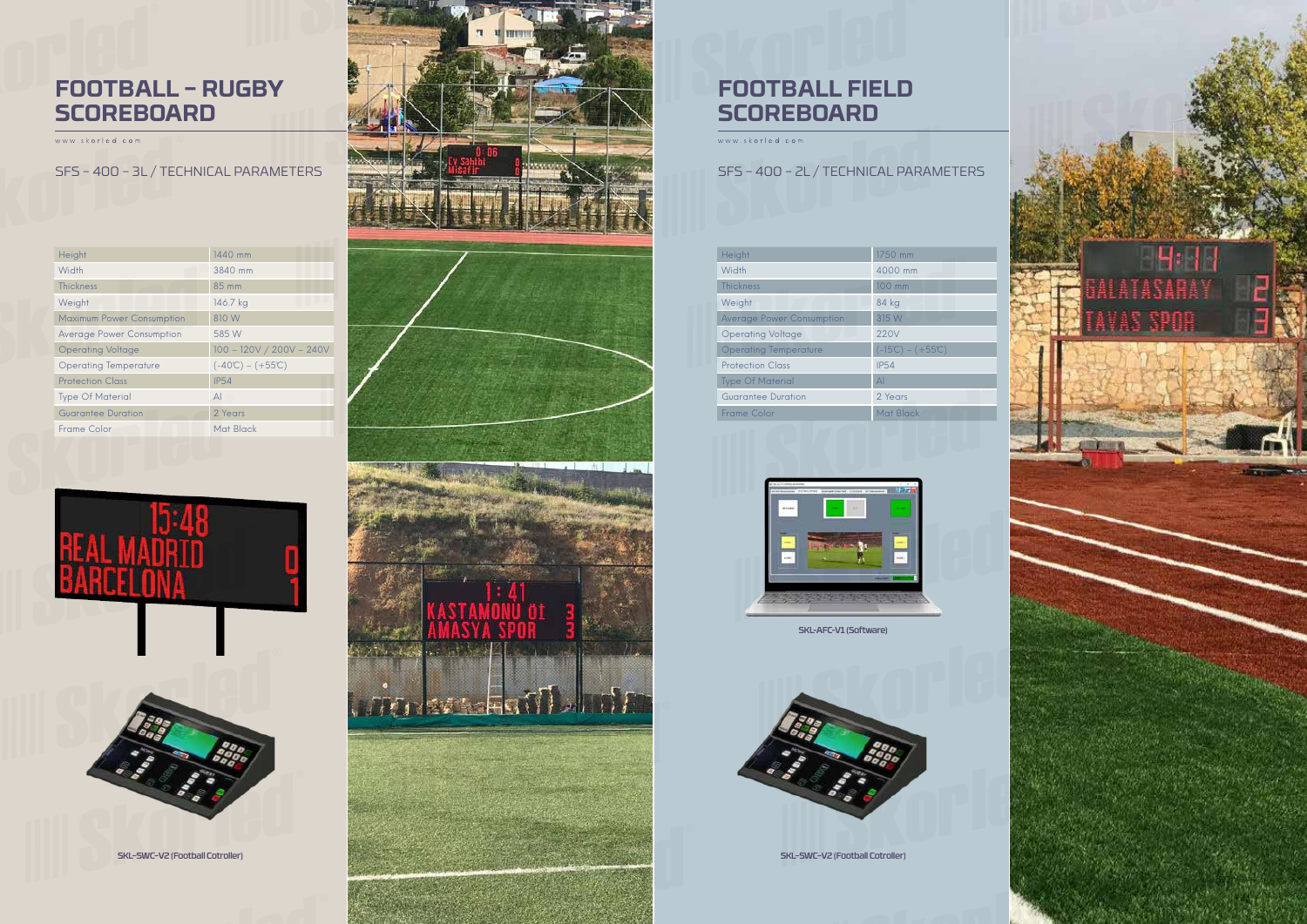SKL–AFC–V1 (Astroturf-Football Controller)



SKL-ASC-V1 SKL–AFC–V1 (Astroturf-Football Controller)





| Height                           | 1200 mm                         |
|----------------------------------|---------------------------------|
| Width                            | 2500 mm                         |
| Thickness                        | 100 mm                          |
| Weight                           | 41 kg                           |
| <b>Average Power Consumption</b> | 230 W                           |
| <b>Operating Voltage</b>         | 220V                            |
| <b>Operating Temperature</b>     | $(-15\text{C}) - (+55\text{C})$ |
| <b>Protection Class</b>          | <b>IP53</b>                     |
| <b>Type Of Material</b>          | $\Delta$                        |
| <b>Guarantee Duration</b>        | 2 Years                         |
| Frame Color                      | Mat Black                       |







### **ASTROTURF – FOOTBALL SCOREBOARD**

www.skorled.com

### **FOOTBALL FIELD SCOREBOARD**

www.skorled.com

| Height                           | 600 mm                                          |
|----------------------------------|-------------------------------------------------|
| Width                            | 1200 mm                                         |
| Thickness                        | 85 mm                                           |
| Weight                           | 14 kg                                           |
| <b>Maximum Power Consumption</b> | 108 W                                           |
| <b>Average Power Consumption</b> | 72 W                                            |
| <b>Operating Voltage</b>         | $100 - 120V / 200V - 240V$                      |
| <b>Operating Temperature</b>     | $(-40^{\circ}\text{C}) - (+55^{\circ}\text{C})$ |
| <b>Protection Class</b>          | <b>IP54</b>                                     |
| <b>Type Of Material</b>          | $\Delta$                                        |
| <b>Guarantee Duration</b>        | 2 Years                                         |
| Frame Color                      | Mat Black                                       |
|                                  |                                                 |

![](_page_4_Picture_14.jpeg)

![](_page_4_Picture_15.jpeg)